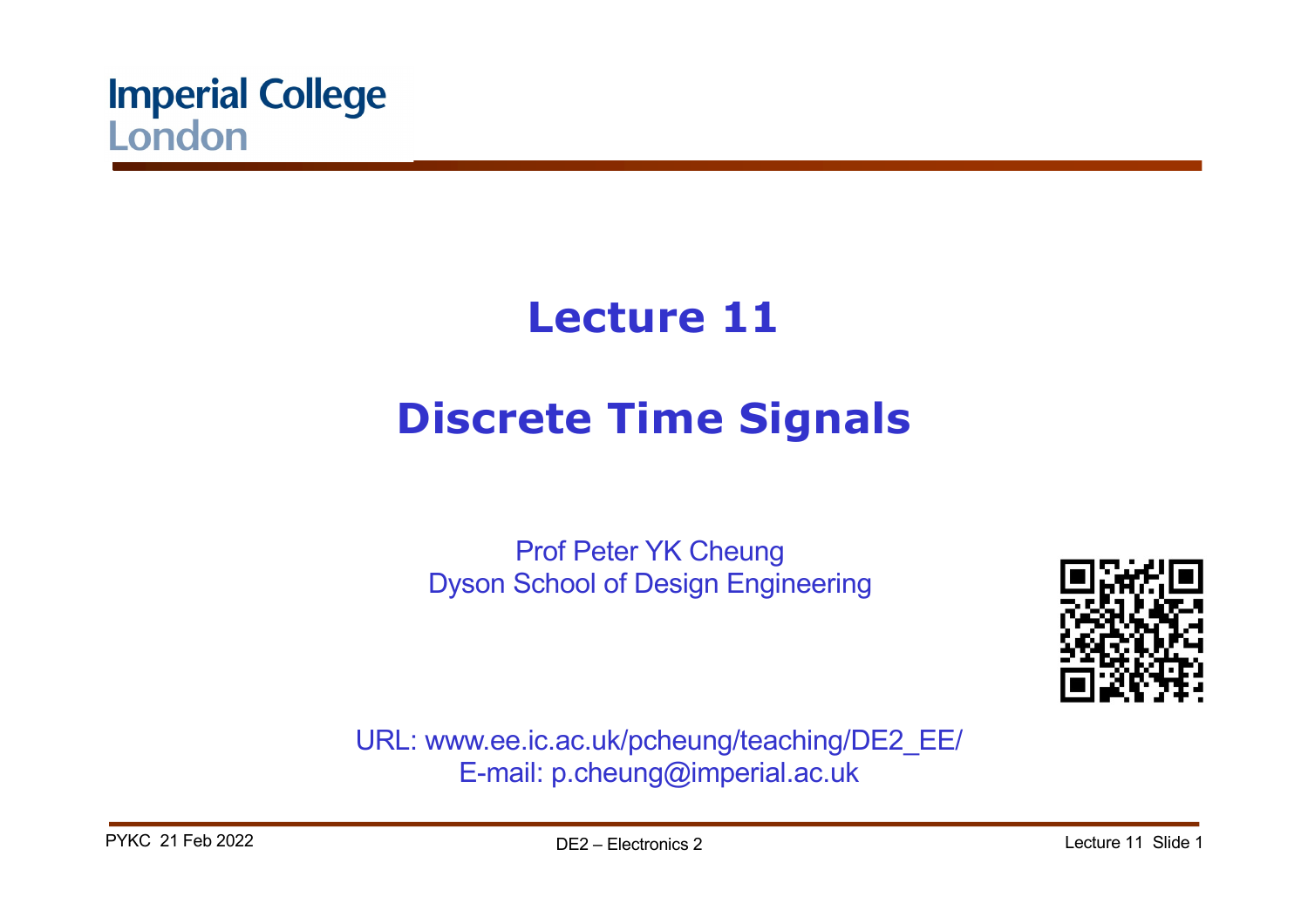# **Discrete time signals**

- Sampling a continuous time signal at frequency fs converts the signal to discrete time.
- How frequently we need to sample is governed by the Sampling Theorem.

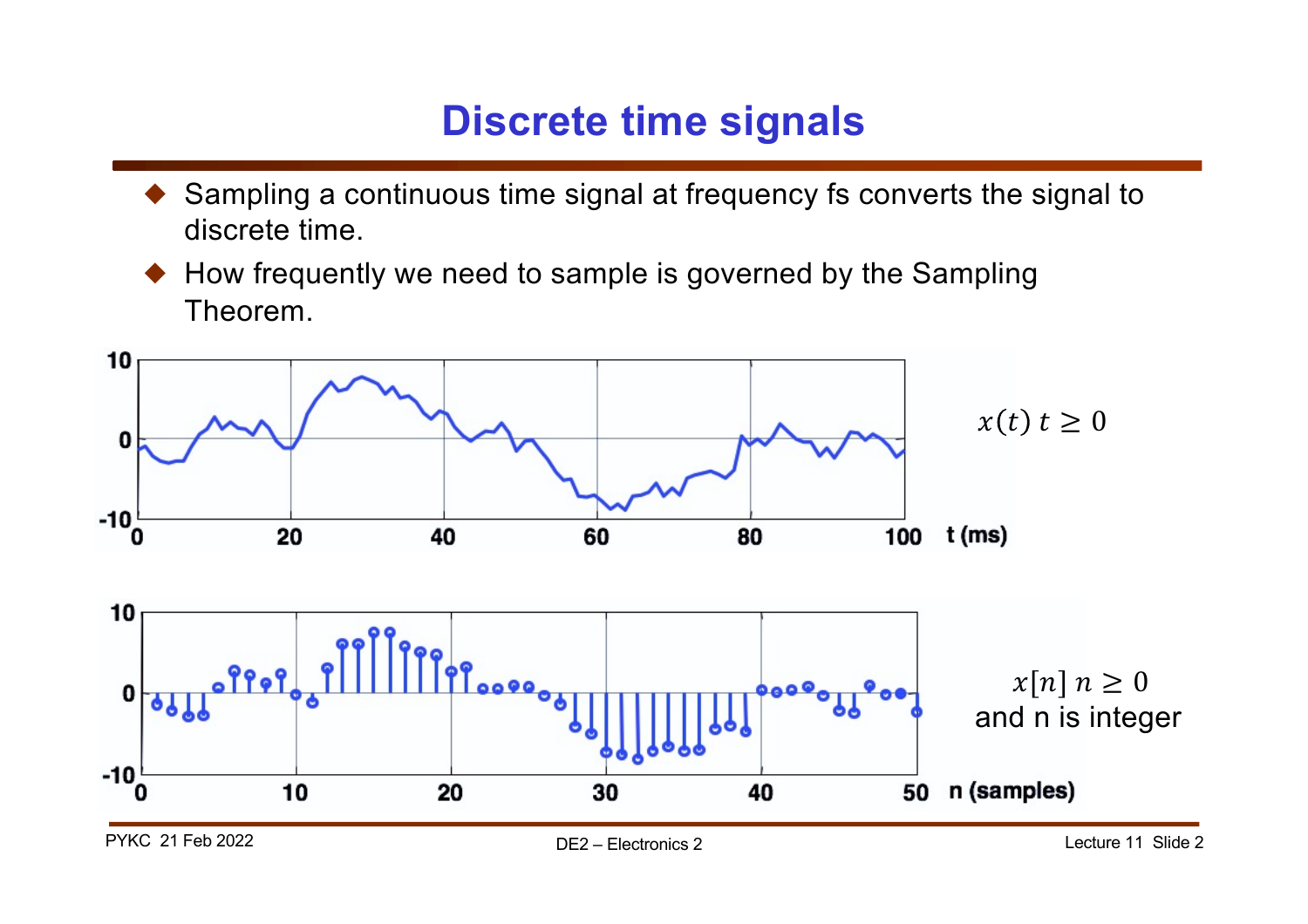### **Basic discrete signals**

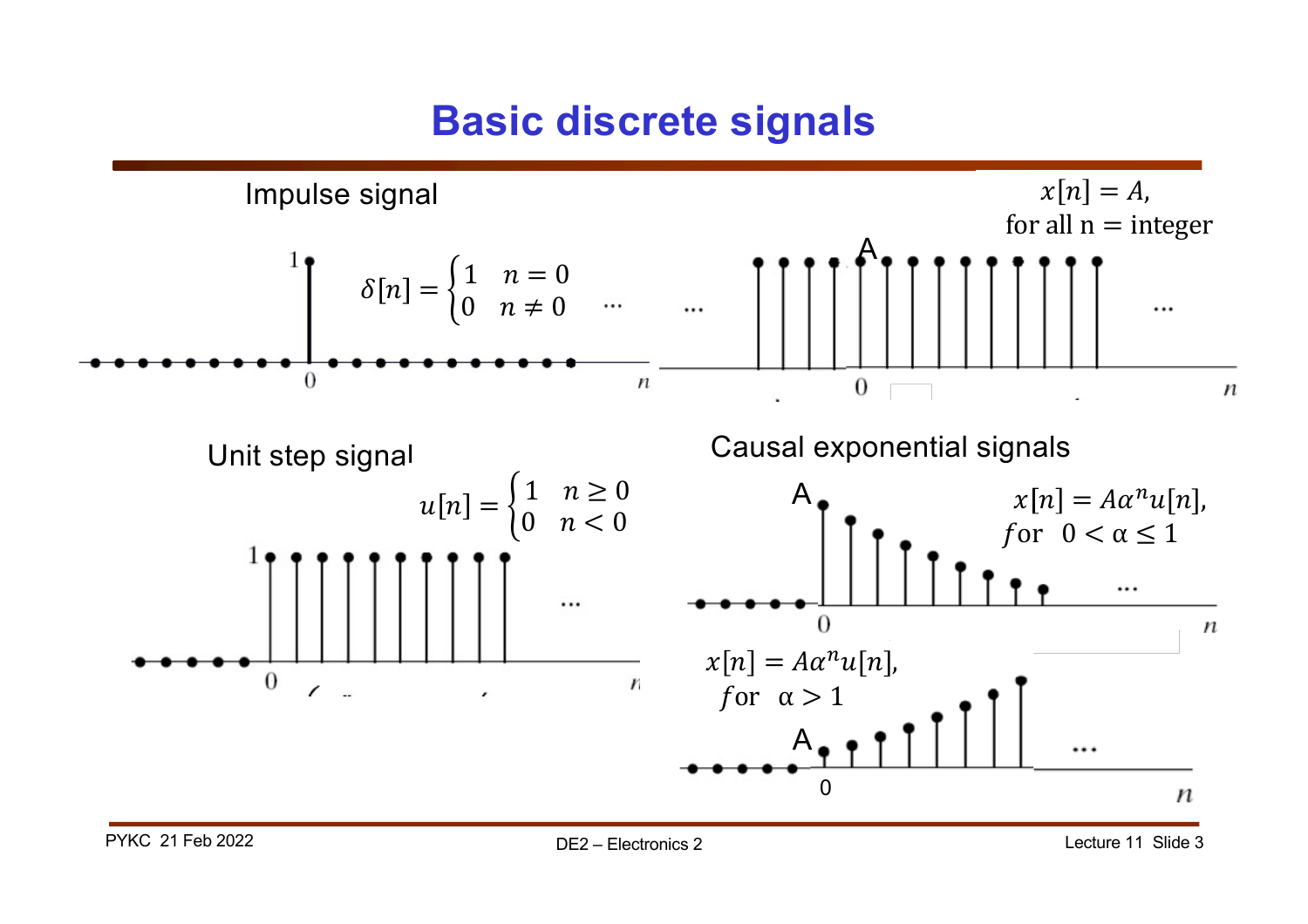# **Discrete sinusoidal signal**



Compare this with continuous time signal equation:

 $x[n] = A \cos(\Omega_0 n + \phi)$  $x(t) = A \cos(\omega_0 t + \phi)$  sampling

- $\blacklozenge$  The discrete time signal is sampled at  $f_s$ , where  $T_s = 1/f_s$  is the sampling period (i.e. time step between successive samples).
- $\blacklozenge$  Note that  $\Omega_0$  in discrete time domain is angle increment of this sinusoidal signal between samples. Its unit is radians/sample (not rad/sec as in continuous time case.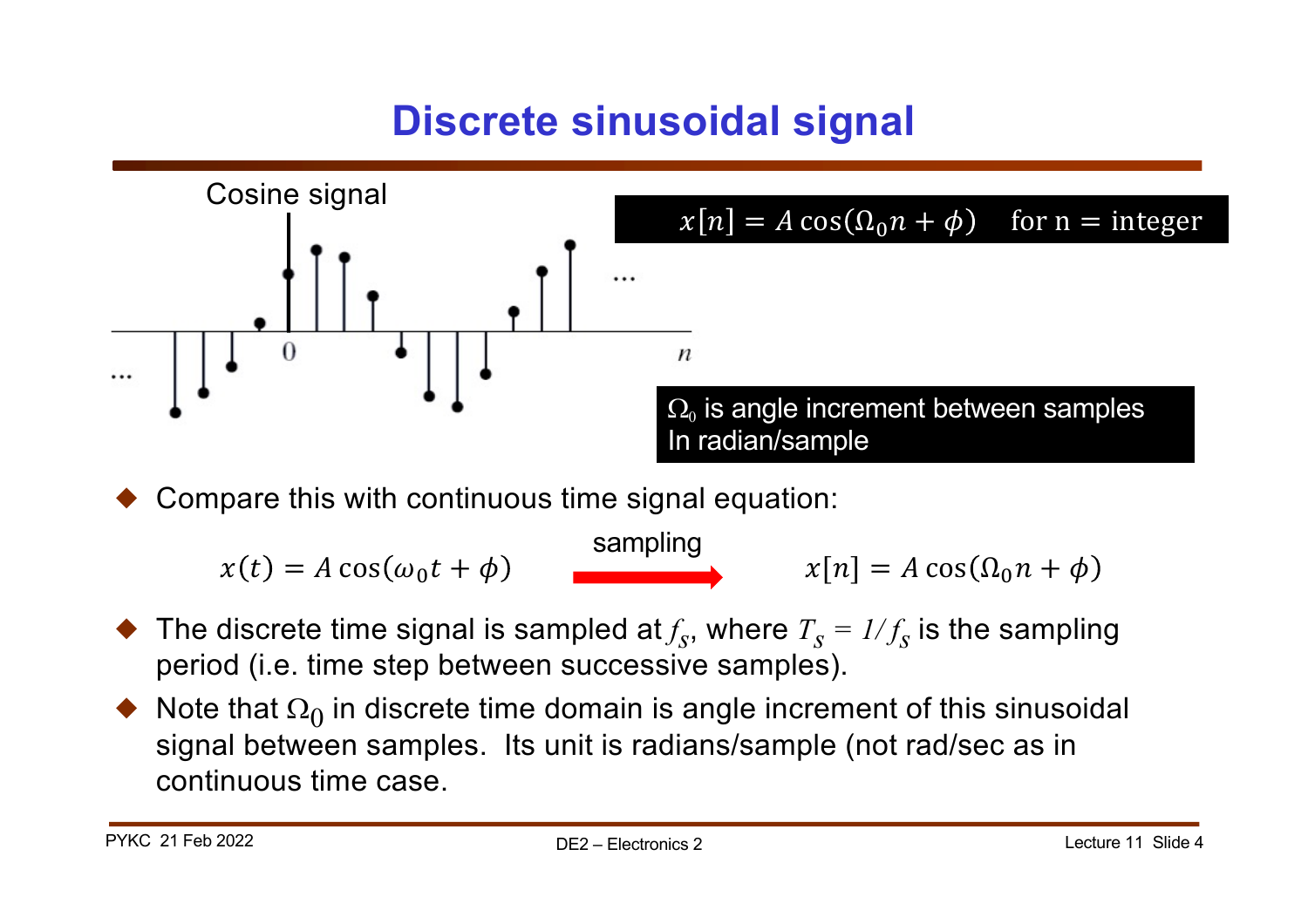### **Discrete sinusoidal signal**

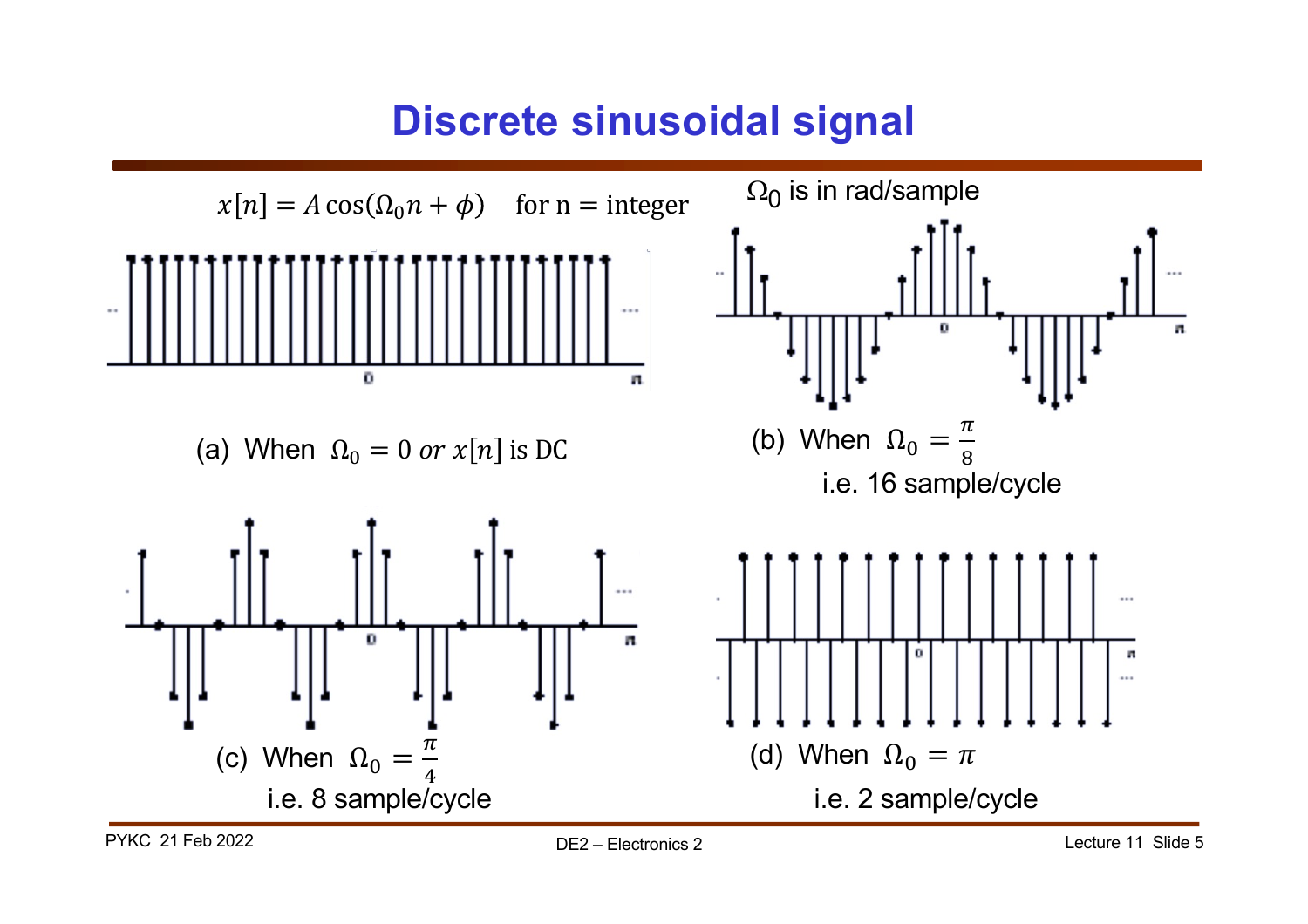# **Operations on discrete signals**

Sum of two signals:

$$
s[n] = x[n] + y[n]
$$

◆ Product of two signals:  $p[n] = x[n] \cdot y[n]$ 

 $\blacklozenge$  Amplification of a signal:

 $y[n] = \alpha \cdot x[n]$ 

Delaying a signal by k samples:

$$
y[n] = x[n-k]
$$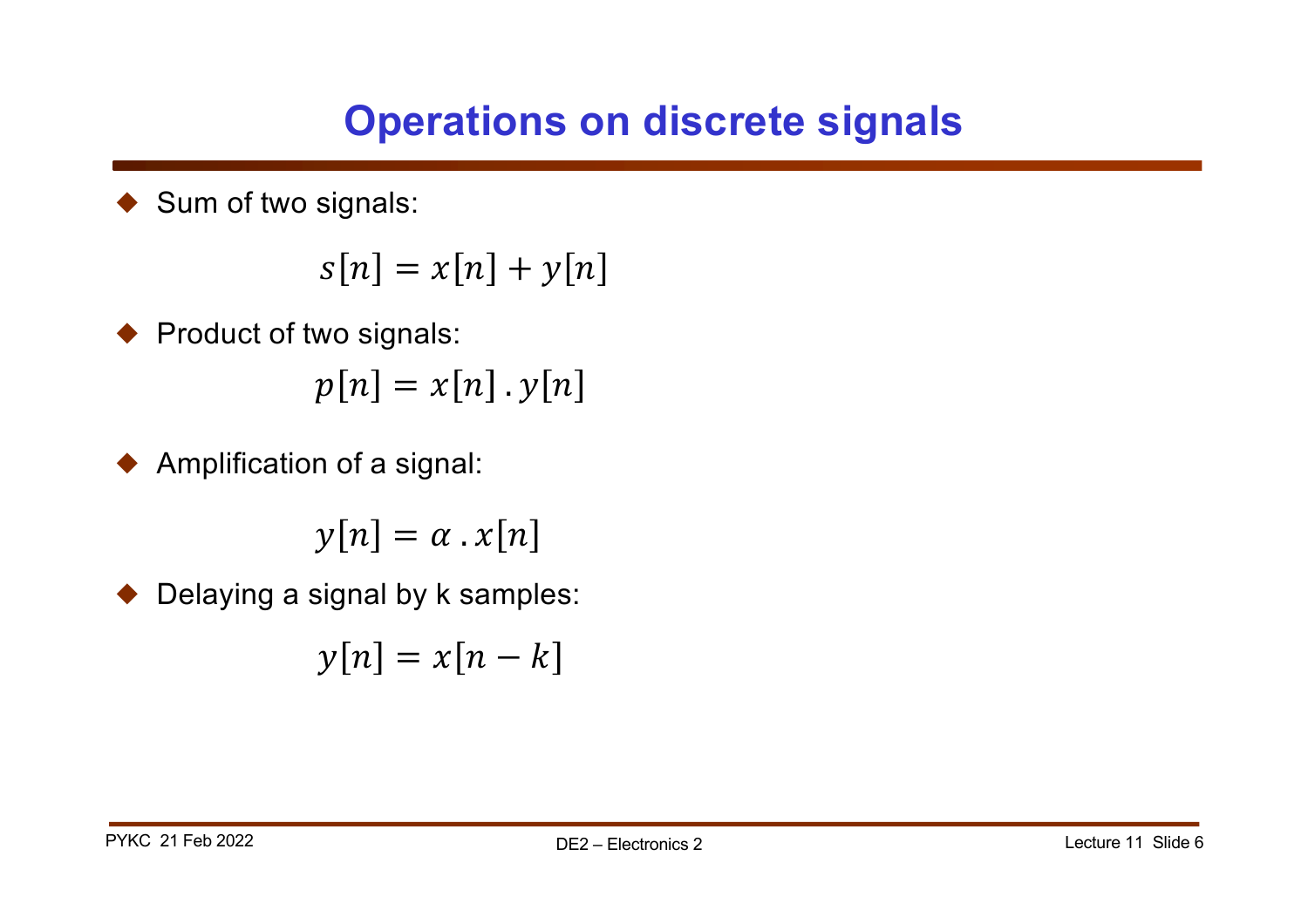## **Discrete signal and impulses**

We can represent a causal discrete signal  $x[n]$  in terms of sum of weighted delayed impulses:



 $x[n] = x[0] \delta[n] + x[1] \delta[n-1] + x[2] \delta[n-2] + x[3] \delta[n-3] + \ldots$ 

$$
x[n] = \sum_{k=0}^{\infty} x[k] \delta[n-k]
$$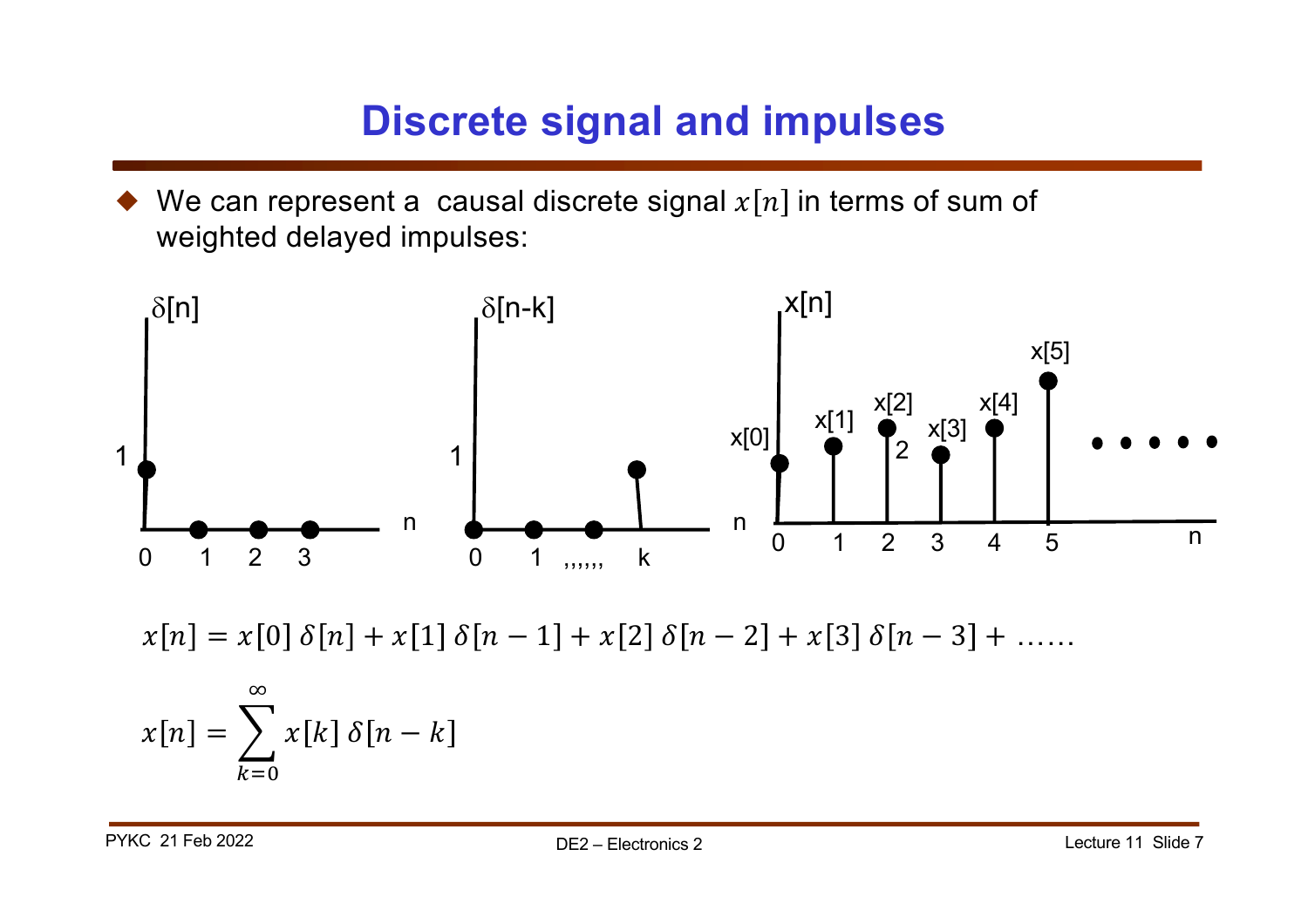# **Energy of a discrete signal**

The energy of a discrete signal can be computed easily – simply sum the square of each sample values:



! Instantaneous energy of the signal at sample *i* over a window of *K* samples is:

$$
E\{x_i[n]\} = \sum_{k=0}^{K-1} |x[i+k]|^2
$$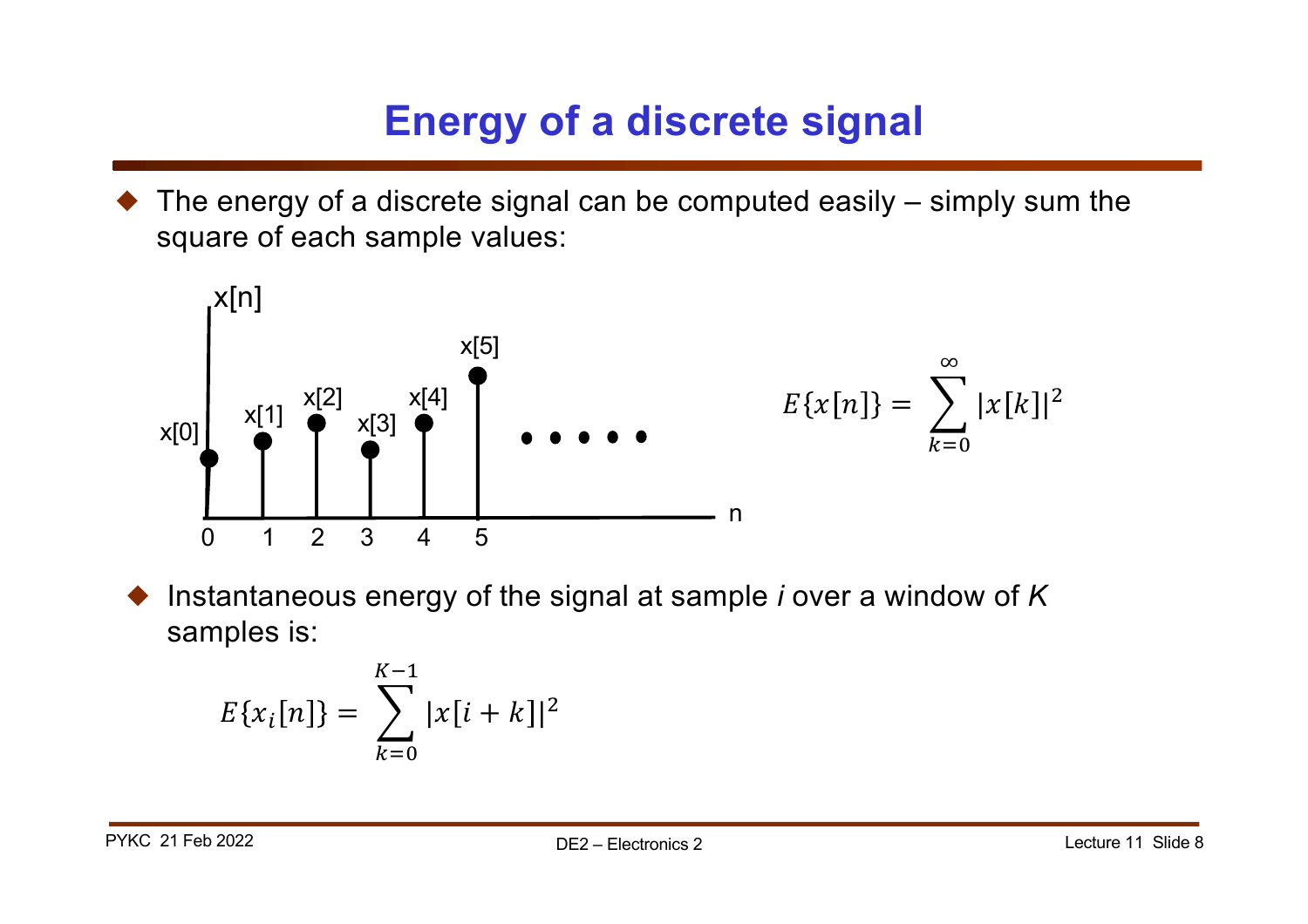# **An alternative representation of discrete signals**

- $\blacklozenge$  Instead of representing discrete signals in terms of impulse functions with various delay, we can transform the discrete signal into another domain (or mathematical representation).
- $\blacklozenge$  Let us assume that we use a transformation that maps an impulse function with delay k such that:

$$
\delta[n-k] \stackrel{Z}{\to} z^{-k}
$$

 $\blacklozenge$  Then the discrete signal x[n] is transformed to another function in terms of the variable z:

$$
x[n] = x[0]\delta[n] + x[1]\delta[n-1] + x[2]\delta[n-2] + x[3]\delta[n-3] + \dots
$$

$$
x[n] \stackrel{Z}{\rightarrow} X[z] = x[0]z^{0} + x[1]z^{-1} + x[2]z^{-1} + x[3]z^{-3} + \dots
$$

$$
X[z] = \sum_{k=0}^{\infty} x[k]z^{-k}
$$

! X[z] is the z-transform of the signal *x[n]*. For now, you only need to remember that  $z^{-k}$  represents k sample period delay.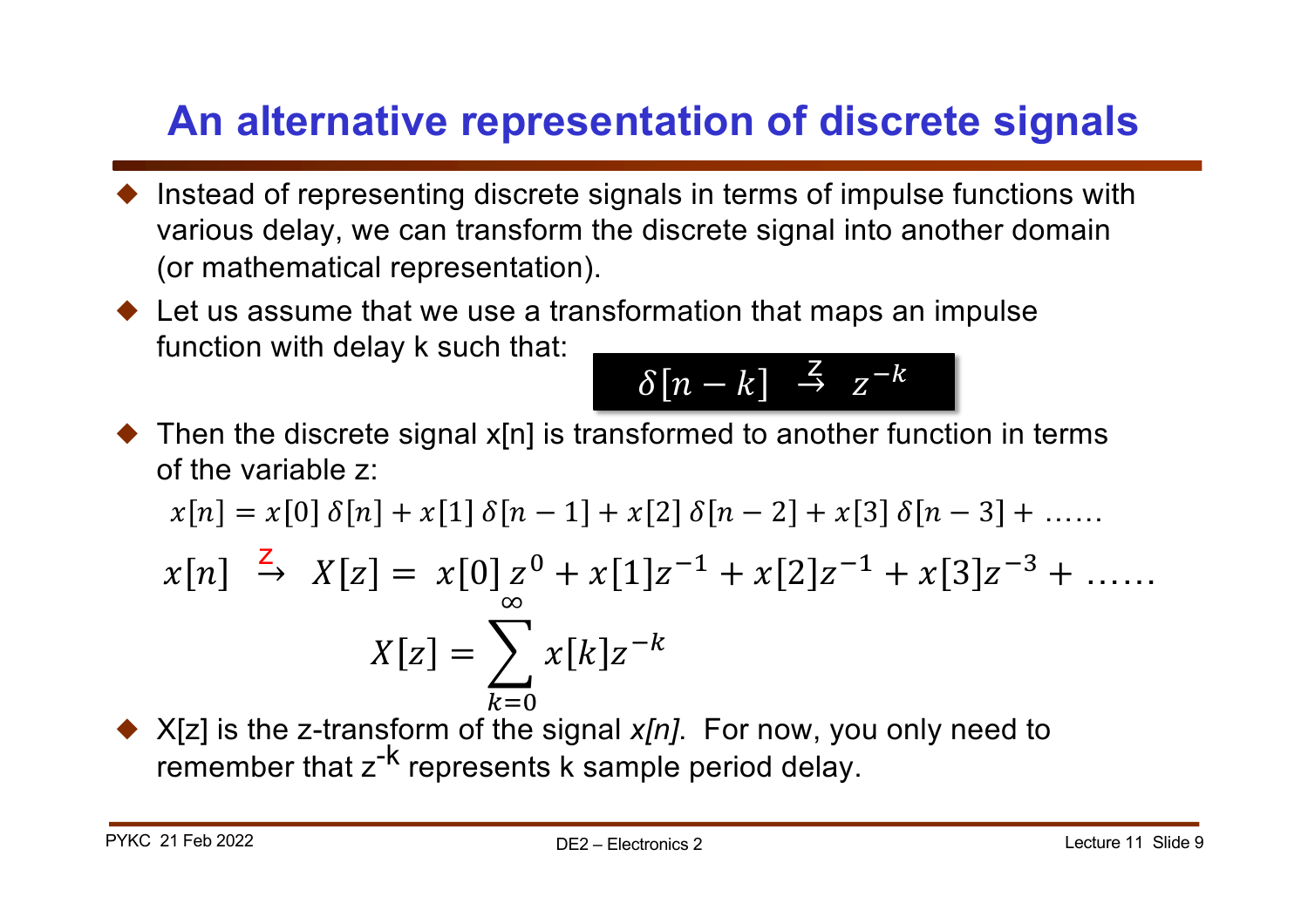# **Example – Gyroscope signal**

- Assume pitch angle p(t) changes from 0 to 10 shortly after  $t = 0$
- After sampling, we get p[n] as shown where it takes two sample periods to reach final value of 10

• Gyroscope measure angular velocity 
$$
\frac{dp}{dt}
$$

In discrete time domain, we get

$$
\frac{\Delta p}{\Delta t} = \dot{p}[n] = \frac{p[n] - p[n-1]}{\Delta t}
$$

- ! For discrete signals, we compute differentiation using differences
- ! This graph shows the sample values of the gyroscope reading

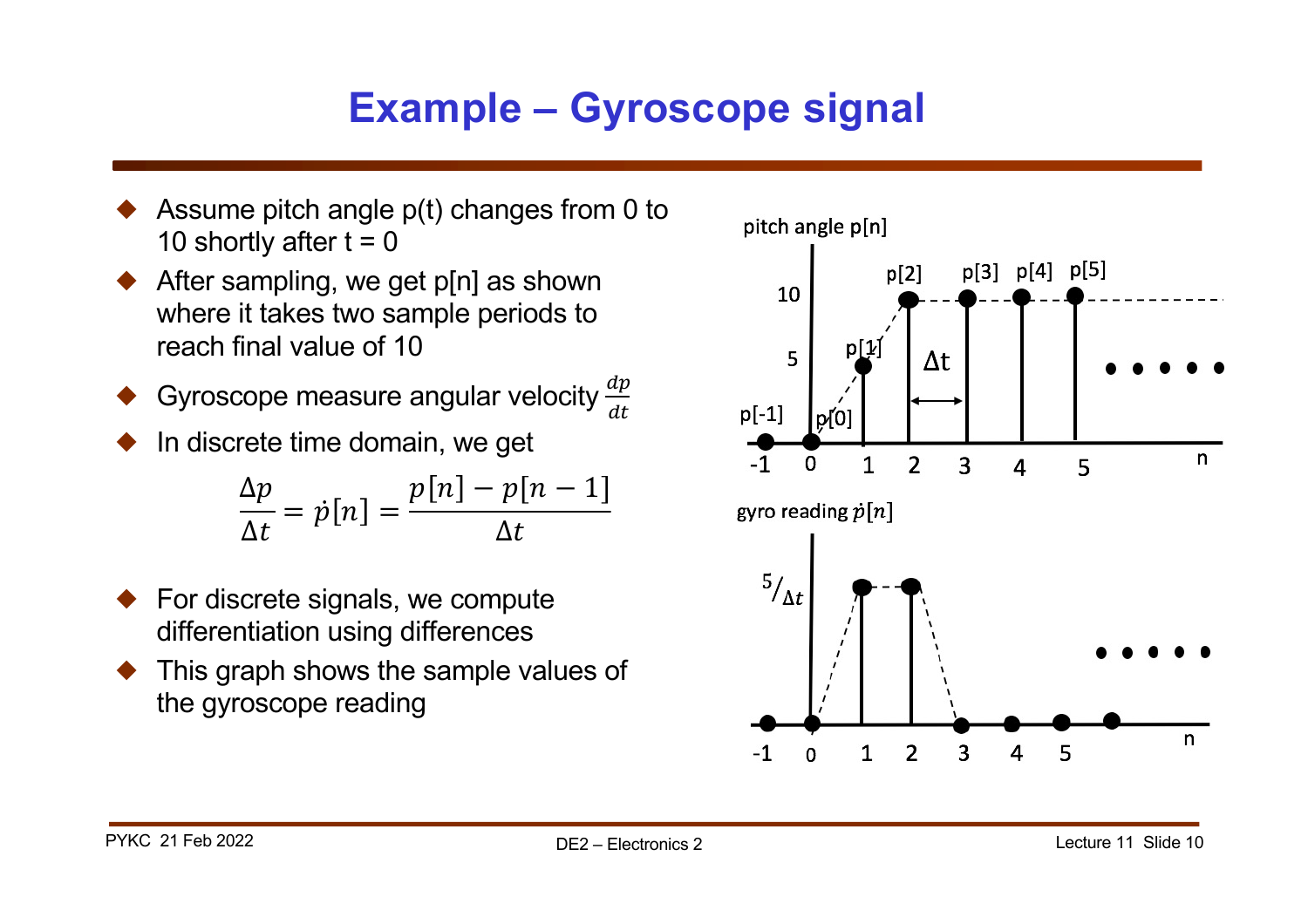### **Derive pitch angle from gyro data**

- ! How do we obtain an estimate of the pitch angle  $\hat{p}[n]$  from the gyro reading  $\hat{p}[n]$ ?
- We perform integration:

 $\hat{p}[n] = \hat{p}[n-1] + \hat{p}[n]\Delta t$ 

So integration in discrete time domain is perform with summation in a **recursive equation**

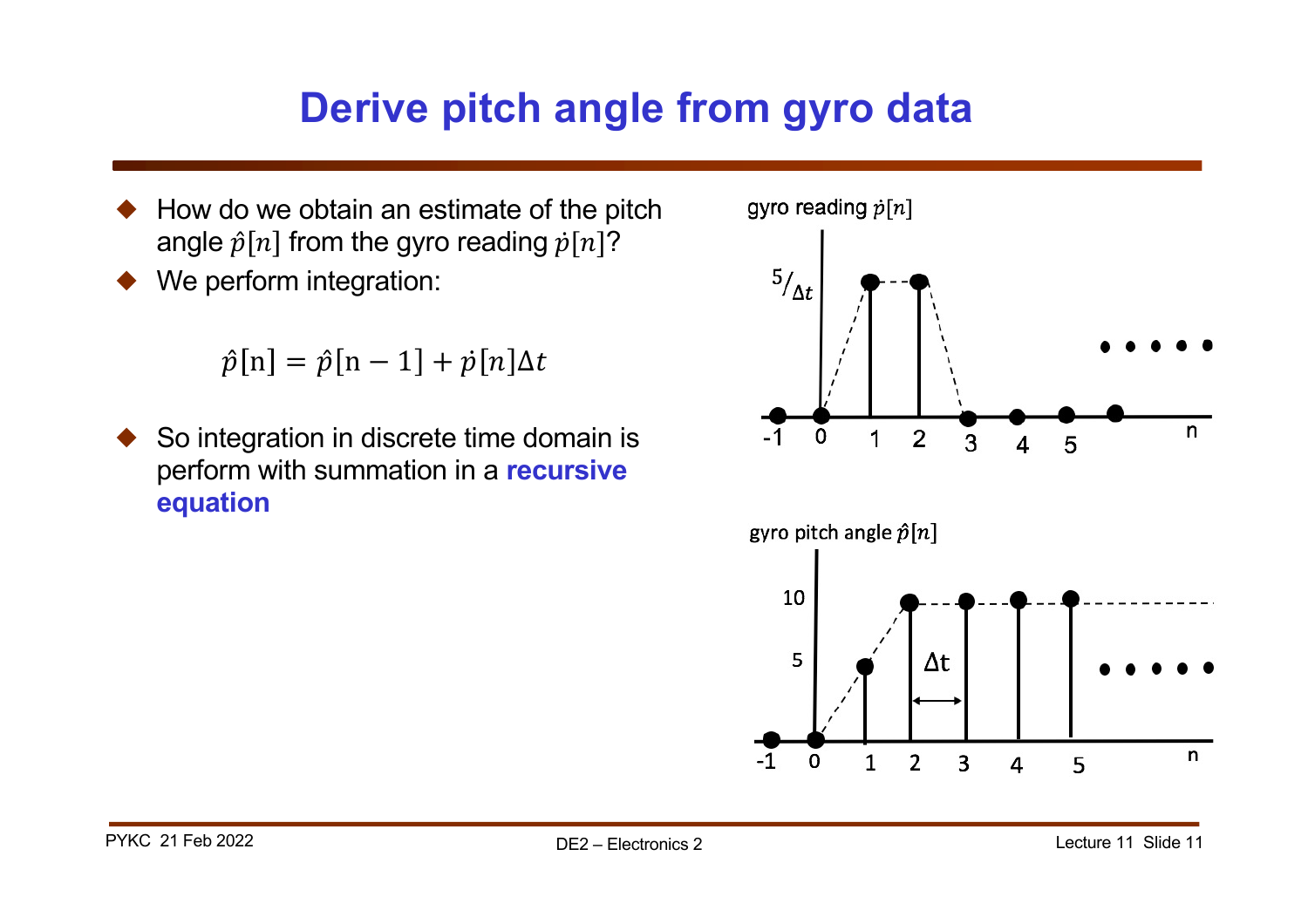# **Problem of Drift in Gyroscope**

- All transducers that measure physical quantities (such as angular velocity) has errors
- In gyroscope, the problematic error is the DC offset. That means even if the gyro is NOT rotating, the IMU returns a small value  $\epsilon$
- The result of such offset after integration is to yield a pitch angle estimate that increases or decrease linearly with time as shown here.

$$
\hat{p}[n] = \hat{p}[n-1] + \varepsilon \text{ for } n > 0
$$

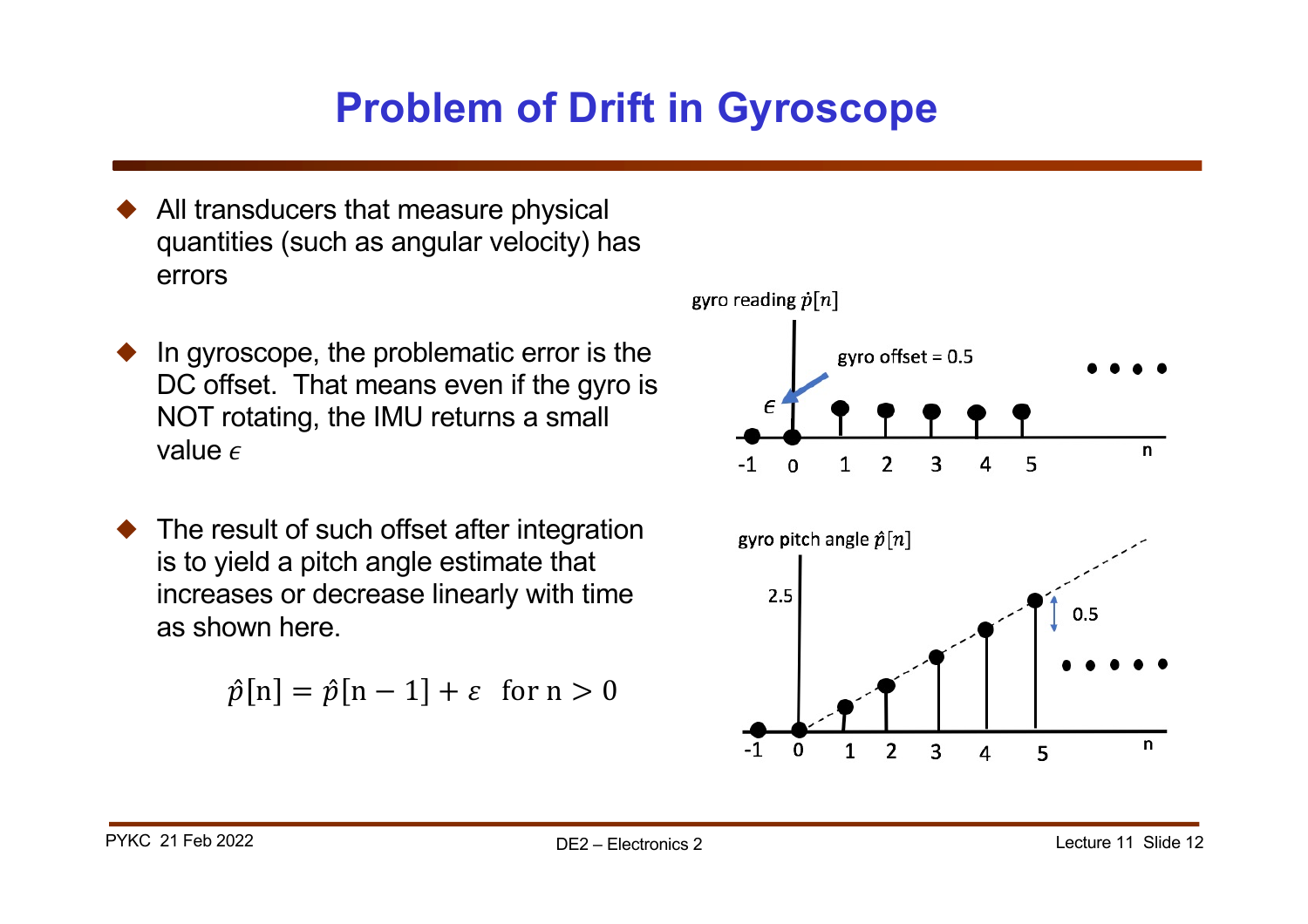#### **Problem of noise in accelerometer data**

- Let us assume that the Pybench board is instantaneously rotated to 10 degrees
- The accelerometer's measurement will reflect this, but superimpose on this is a lot of noise
- Partly is due to unwanted forces acting on the mass inside the IMU

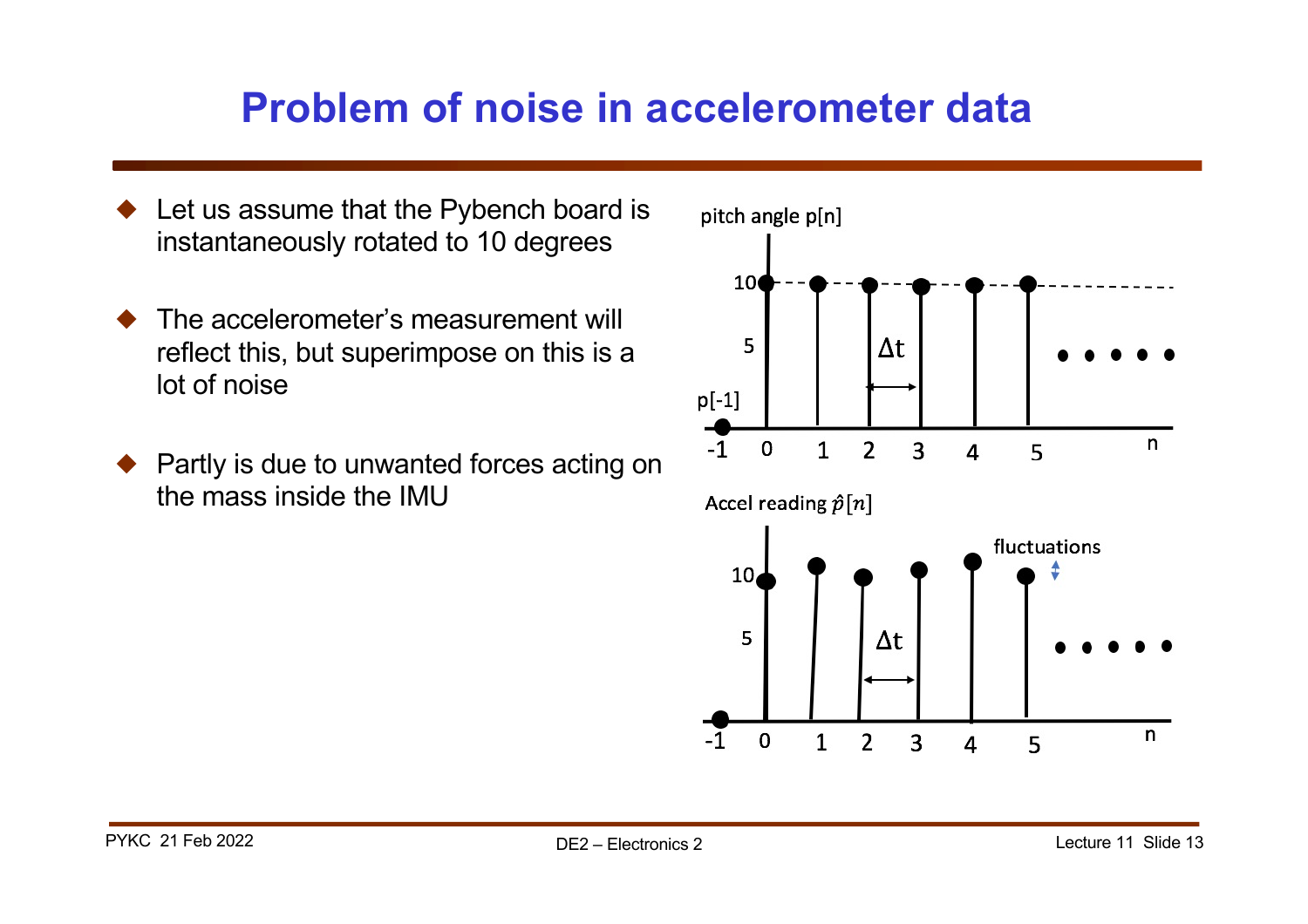## **Three Big Ideas (1)**

1. Discrete sinusoidal signal is of the form:

$$
x(t) = A \cos(\omega_0 t + \phi)
$$
  
\n
$$
\Omega_0
$$
 is angle increment between samples  
\nIn radian/sample

2. Any discrete signal can be expressed as **weighted sum** of unit impulses, delayed and scaled.